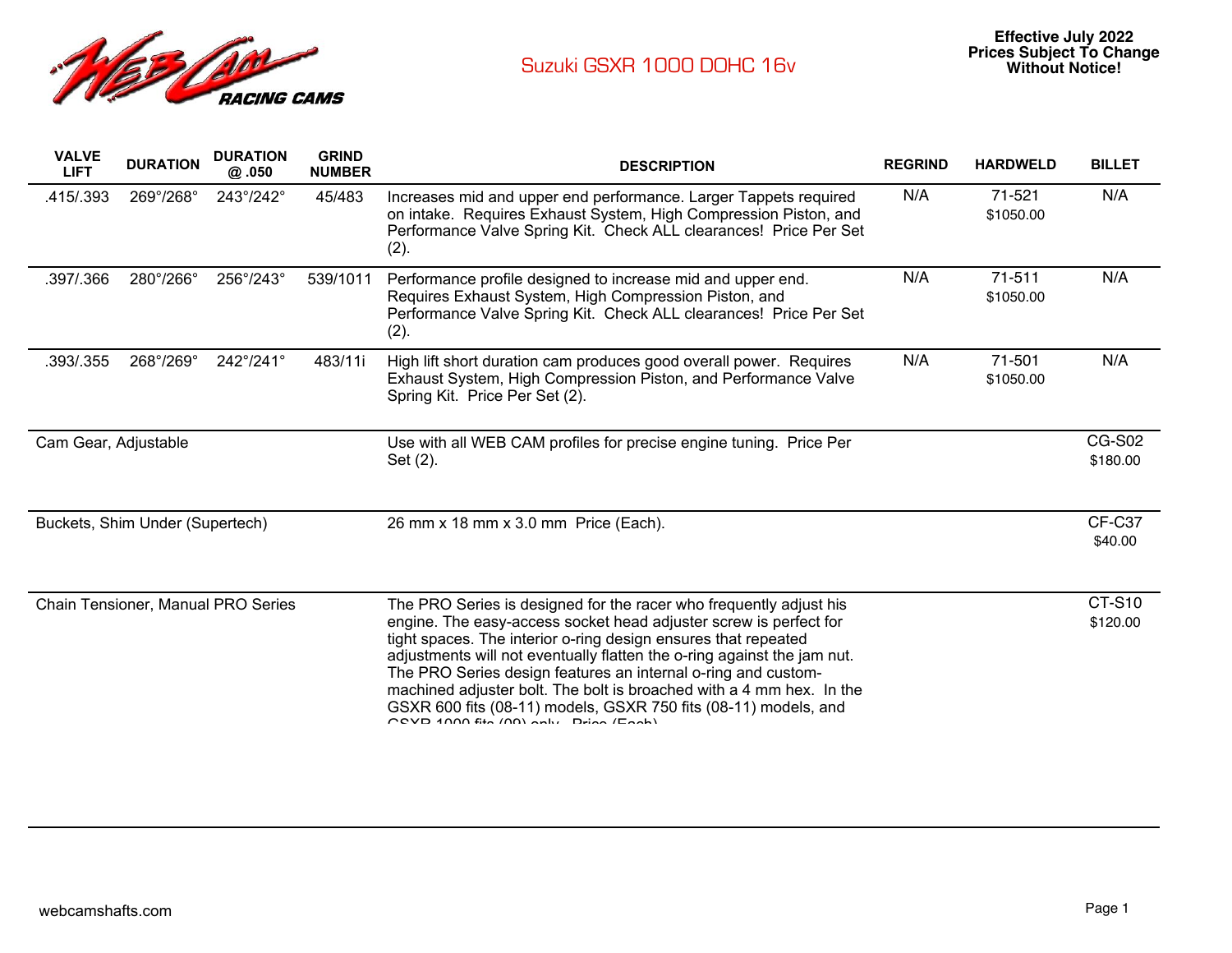

| <b>VALVE</b><br><b>LIFT</b> | <b>DURATION</b>                           | <b>DURATION</b><br>@ .050 | <b>GRIND</b><br><b>NUMBER</b> | <b>DESCRIPTION</b>                                                                                                                                                                                                                                                                                                                         | <b>REGRIND</b> | <b>HARDWELD</b> | <b>BILLET</b>             |
|-----------------------------|-------------------------------------------|---------------------------|-------------------------------|--------------------------------------------------------------------------------------------------------------------------------------------------------------------------------------------------------------------------------------------------------------------------------------------------------------------------------------------|----------------|-----------------|---------------------------|
|                             | Chain Tensioner, Manual                   |                           |                               | CNC machined from billet alloy to exact tolerances for perfect fit. This<br>tensioner can not back out allowing the cam chain to jump the<br>sprockets as the auto adjusters have been known to do. In the GSXR<br>600 fits (08-11) models, and in the GSXR 750 fits (08-11) models,<br>and in the GSXR 1000 fits (09) only. Price (Each). |                |                 | CT-S07<br>\$75.00         |
|                             | Retainers, Titanium (APE)                 |                           |                               | Light weight CNC machined. Price Per Set (16).                                                                                                                                                                                                                                                                                             |                |                 | <b>RT-S02</b><br>\$245.00 |
| <b>Valve Springs Only</b>   |                                           |                           |                               | Kit includes performance dual springs. Stock retainers OK, or RT-<br>S02. OK to .500" Price Per Set (16).                                                                                                                                                                                                                                  |                |                 | <b>VS-S05</b><br>\$195.00 |
| <b>Standard Size</b>        | Valves, Stainless (Vance & Hines) Intake  |                           |                               | Standard size 31 mm. Price (Each).                                                                                                                                                                                                                                                                                                         |                |                 | $IV-S41$<br>\$34.00       |
| <b>Standard Size</b>        | Valves, Stainless (Vance & Hines) Exhaust |                           |                               | Standard size 25 mm. Price (Each).                                                                                                                                                                                                                                                                                                         |                |                 | <b>EV-S46</b><br>\$32.00  |
| <b>Standard Size</b>        | Valves, Titanium (Vance & Hines) Intake   |                           |                               | Standard size 31 mm. Price (Each).                                                                                                                                                                                                                                                                                                         |                |                 | $IV-S42$<br>\$66.00       |
| <b>Standard Size</b>        | Valves, Titanium (Vance & Hines) Exhaust  |                           |                               | Standard size 25 mm. Price (Each).                                                                                                                                                                                                                                                                                                         |                |                 | <b>EV-S47</b><br>\$66.00  |